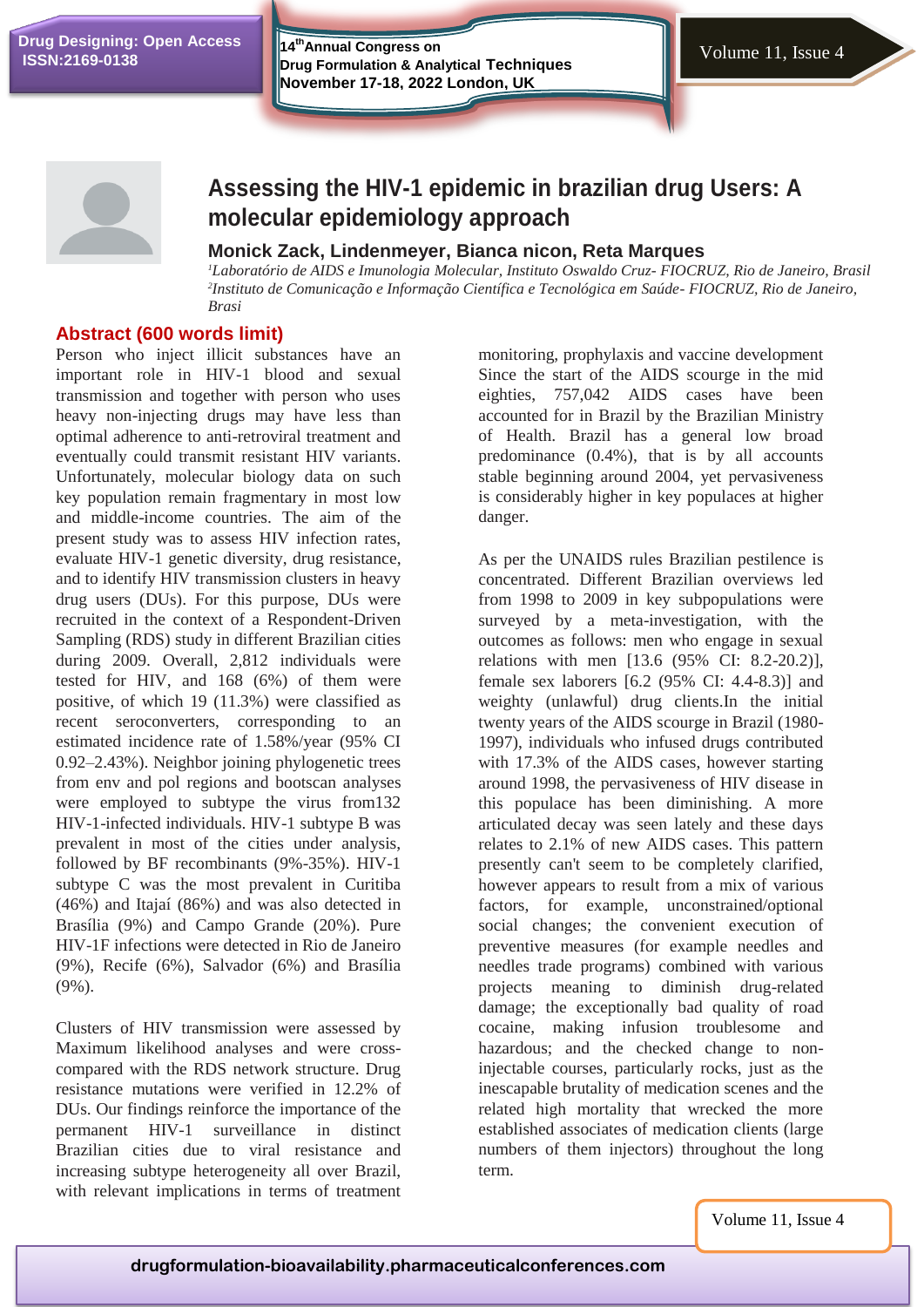**14thAnnual Congress on Drug Formulation & Analytical Techniques**<br> **ISSN:2169-0138 Drug Formulation & Analytical Techniques November 17-18, 2022 London, UK**

.

#### **Biography (200 words limit)**

Dr. Monick zack Lindenmeyer Guimarães Laboratório de AIDS e Imunologia Molecular, Instituto Oswaldo Cruz- FIOCRUZ, Rio de Janeiro, Brasil one of the best professopr of science. He written so many articles. "Experienced (12 y) Clinical Pharmacist with a demonstrated history of working in the Government Administration. Skilled in Infectious Diseases,Drug information, Intensive Care, Pharmacy Benefit Management, Pharmacovigilance, and Pharmacy Automation. Strong healthcare services professional with a Board certified critical care pharmacist focused in Critical care from American collage of clinical Pharmacy, (10 y) Formulary Maker. Professor at the Department of Analytical Chemistry, Faculty of Pharmacy, Istanbul University. She studied Chemical Engineering, had Ph.D. and M.Sc. degrees at Istanbul University, Institute of Health Sciences, Faculty of Pharmacy, Department of Analytical Chemistry on drug analysis in pharmaceutical formulations and biological fluids

## **About University: (200 words limit)**

by spectrophotometric and liquid chromatographic methods. She conducted postdoctoral research at Medical Center of Munich University, Institute of Laboratory Medicine Laboratory of Bio-Separation with a main focus of hyphenation of mass spectrometry with on-line sample processing between the years 2011-2013. She has researches and publications on drug analysis in biological fluids by liquid chromatography mass spectrometry, on-line solid phase extraction coupled liquid chromatography, multidimensional chromatography, spectrophotometry, spectrofluorimetry including validation, degradation and pharmacokinetic studies. She is also serving as reviewer for several reputed journals like Journal of Mass Spectrometry, Journal of Chromatography B, Luminescence, Journal of Fluorescence, Journal of AOAC International, Analytical Methods, Analytical Letters and some others.



The organization started in 1898 as the Federal SeroTherapy Institute with the objective of developing serum and vaccines against the bubonic plague. It was located outside Rio de Janeiro. The institute's activities, however, changed from simple production into research and experimental medicine, especially after Oswaldo Cruz assumed its leadership in 1902. From there on, the institute became the base for memorable sanitation campaigns in an age of outbreaks and epidemics of the bubonic plague, yellow fever, and smallpox. The Institute,

however, was not confined to Rio de Janeiro and collaborated in the occupation of the country's interior through scientific expeditions, aiding in the development of the country. When Oswaldo Cruz died in 1917, the Institute, which by then already bore his name, was nationally consolidated and important scientific achievements followed, such as Carlos Chagas' description of the complete cycle of the American trypanosomiasis including the clinical pattern of the disease.